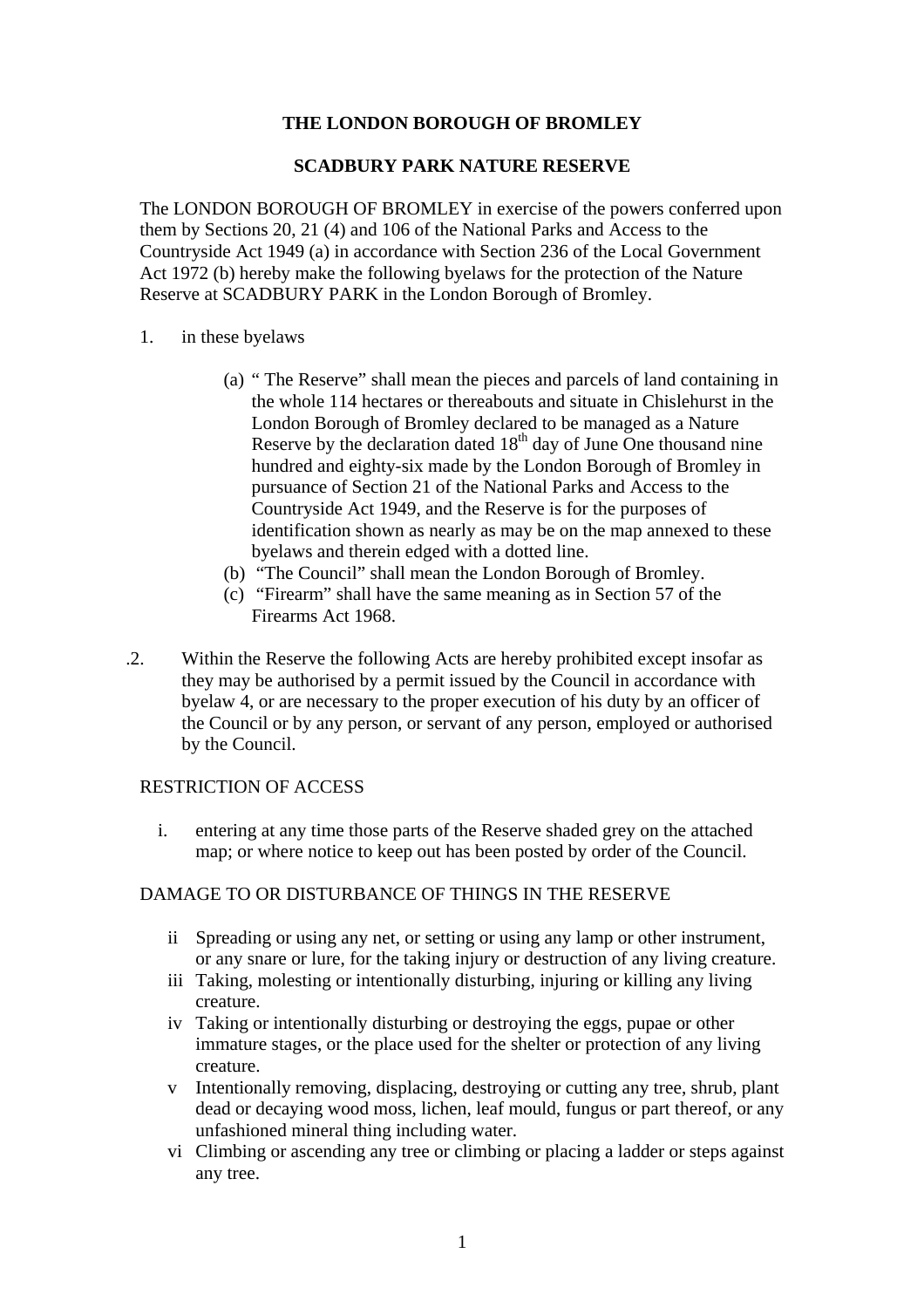# BRINGING ANIMALS INTO THE RESERVE

- vii Intentionally bringing, or permitting to be brought into the Reserve, any living creature, or the egg of any living creature, or any plant, or any seed or any other part of any plant, in such circumstances that it is likely that such creature or plant will reproduce or propagate itself, or such egg will hatch, or such seed will germinate.
- viii Bringing into, or permitting to remain within, the Reserve any Dog unless it is kept on a lead, is kept under proper control and is prevented from worrying or disturbing any animal or bird.
- ix Bringing or causing to be brought into the Reserve any cattle, sheep, goats, pigs, poultry, or any beast of burden or draught, save in pursuance of a legal agreement with the Council or otherwise in the exercise of any lawful right or privilege.

#### AREAS OF WATER

- x Committing any act which pollutes or is likely to cause pollution of any water.
- xi Bathing, wading or sub-aqua diving in any water
- xii Ice skating
- xiii Sailing model boats
- xiv Mooring, leaving, propelling, or launching any boat on any part of the ponds in the Reserve.

### USE OF VEHICLES

Save in the exercise of any lawful right and privilege, bringing or causing to be brought into the Reserve any barrow, truck, machine or vehicle other than –

- a) a wheeled bicycle, tricycle or other similar machine;
- b) a wheelchair or perambulator drawn or propelled by hand or an electrically propelled wheelchair used solely for the conveyance of a child, or children, or an invalid. Provided that where the Council set apart a space in the Reserve for the use of any class of vehicle, this byelaw shall not be deemed to prohibit the driving in, or to, that space by a direct route from the entrance of the Reserve, of any vehicle of the class for which it is set apart and further provided that any bicycle, tricycle or similar machine, as mentioned aforesaid, shall be wheeled solely along a public footpath or any other path or walk, indicated by notice as being a path or walk.
- (xvii) Launching any aircraft except in case of emergency
- (xviii) Launching, or landing, except in an emergency, a hang glider
- (xix) Operating any hang glider at such a height that persons on the ground may be inconvenienced or annoyed.

#### USE OF CERTAIN EQUIPMENT

(xx) using any camera or any apparatus for the transmission, reception, reproduction, or amplification of sound, speech, or images, by electrical or mechanical means, except apparatus designed and used as an aid to defective hearing or vision, apparatus used for the purpose of amateur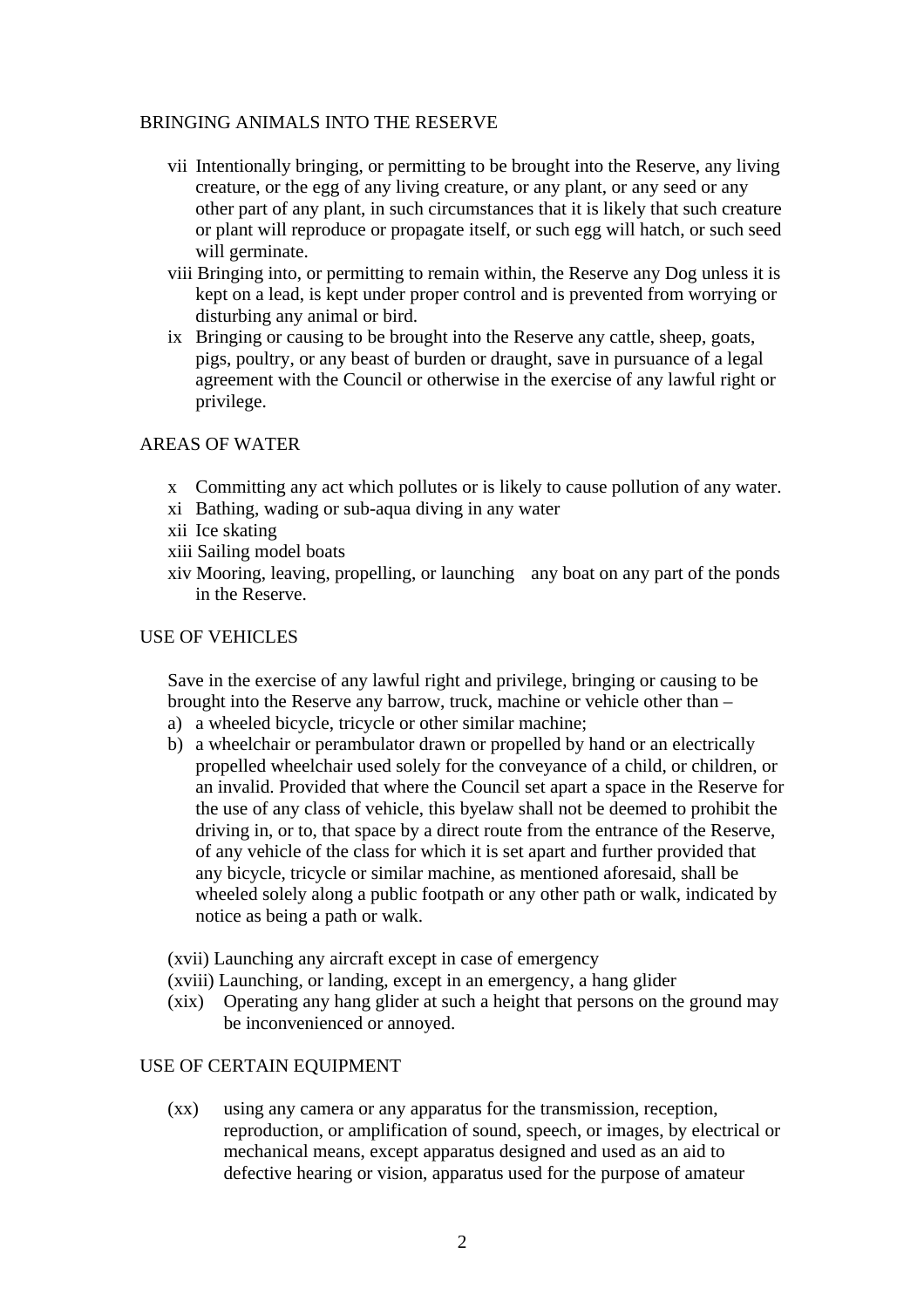photography and apparatus used in a vehicle so as not to produce sound audible by a person outside the vehicle.

(xxi) Using any device designed or adapted for detecting or locating any metal or mineral in the Reserve

#### USE OF FIREARMS

- (xxii) Being in possession of a fire-arm (with ammunition suitable for the use of that firearm) otherwise than on a public paved road, or discharging a firearm or lighting a firework
- (xxiii) Projecting any missile manually or by artificial means.

### GENERAL PROHIBITIONS

- (xxiv) Erecting, occupying or using any tent, shed, caravan or other structure for the purpose of camping elsewhere than in an area indicated by a notice as available for camping.
- (xxv) Flying any kite or model aircraft.
- (xxvi) Erecting any post, rail, fence, pole, booth, stand, building or other structure.
- (xxvii) Neglecting to shut any gate or to fasten it if means of doing so are provided.
- (xxviii) Posting or placing any notice or advertisement.
- (xxix) Selling or offering or exposing for sale, or letting for hire or offering or exposing for letting for hire, any commodity or article, or selling or offering for sale any service.
- (xxx) (a) Engaging in any activity which is causing or likely to cause a disturbance.

(b) Holding any show, performance, public meeting, exhibition, or sports, or the playing of any organised games.

- (xxxi) (Intentionally or recklessly) removing or displacing, any notice board, notice exhibited by order of the Council, apparatus, wall, boundary bank, fence, barrier, railing, post or hide
- (xxxii) Roller skating, skiing, tobogganing golfing, horse riding, bicycle scrambling or skate boarding
- (xxxiii)Lighting any fire, stove, heater or other appliance capable of causing a fire, elsewhere than in an area indicated by a notice as being available for camping
- (xxxiv)Letting fall or throwing any lighted match or lighted substance in a manner likely to cause a fire
- (xxxv) (Intentionally) Obstructing, disturbing, interrupting a receptacle provided by the Council for the deposit of litter or refuse

# INTERFERENCE WITH A DULY AUTHORISED OFFICER

(xxxvi)(Intentionally) Obstructing, disturbing, interrupting or annoying any officer of the Council or any person, or the servant of any person, employed or authorised by the Council in the execution of any works including research or scientific work connected with the laying out, maintenance or management of the Reserve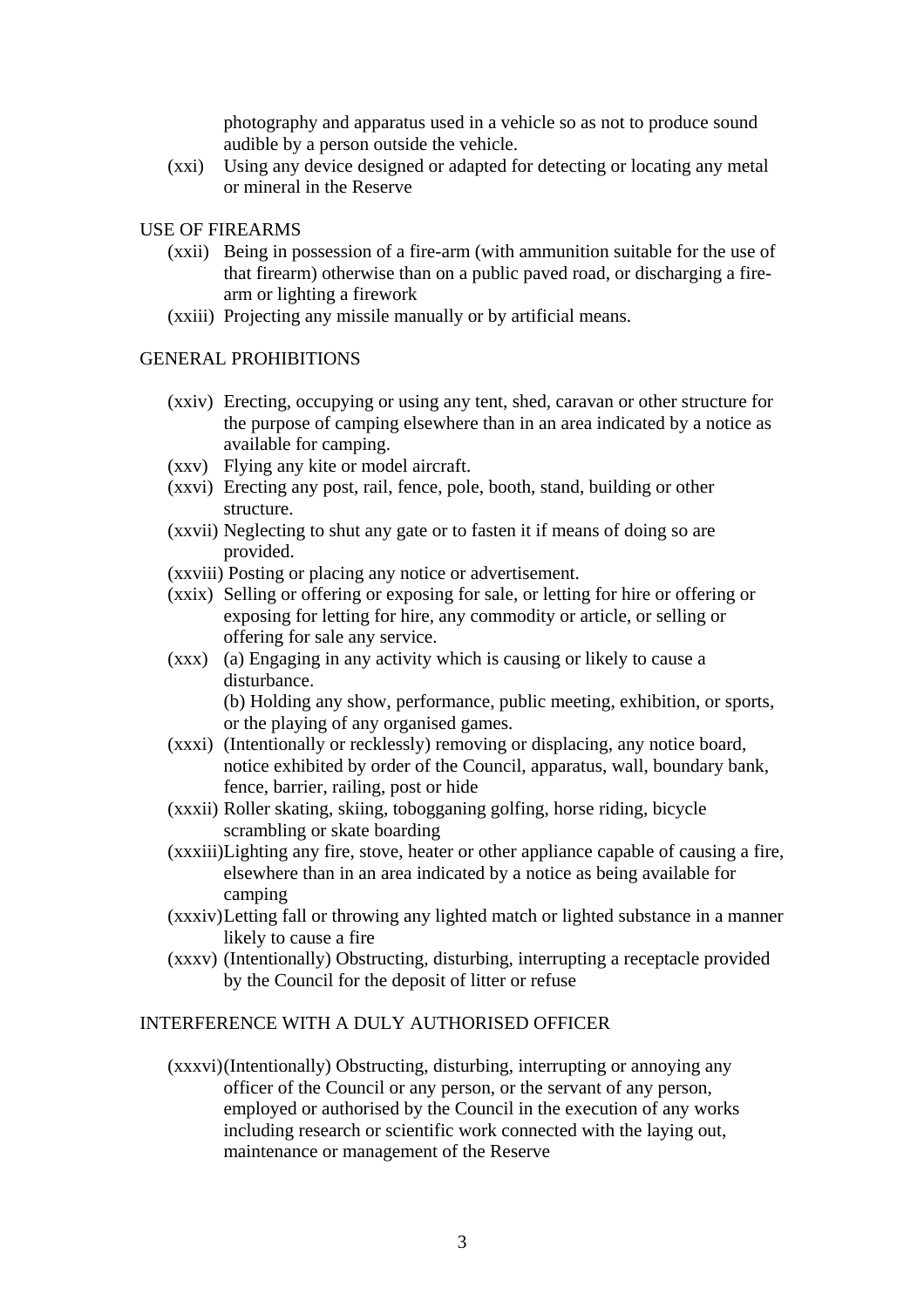- (xxxvii) Obstructing, disturbing, interrupting or annoying any other person in the proper use of the Reserve.
- 3. (1) The Council may issue permits authorising any person to do any act or class of acts within the Reserve or any part thereof which would otherwise be unlawful under these byelaws
	- (2) Any such permit shall be issued subject to the following conditions:
	- (a) that it must be carried whenever a visit is made to the Reserve, and produced for inspection when required by a person duly authorised by the Council in that behalf; and
	- (b) that it may be revoked by the Council at any time.
- 4. These byelaws shall not operate so as to interfere with the exercise
	- (a) by a person of  $-$ 
		- (i) a right vested in his as owner, lessee or occupier of land in the Reserve
		- (ii) any easement or profit a prendre to which he is entitled
		- (iii) any public right of way.
	- (b) Of any function of a local authority or other drainage authority
	- (c) By a constable or a member of the armed forces or of any fire brigade or ambulance service of the performance of his duty.
- 5. Every person who shall infringe any byelaws for the regulation of the Reserve may be removed therefrom by any officer of the Council, by any constable or by any other duly appointed person in any one of the several cases hereinafter specified, that is to say:-

(a)where the infraction of the byelaw is committed in the sight of such constable, officer or duly appointed person and the name and address of the person infringing the byelaw are unknown to and cannot easily be ascertained by such officer, constable or duly appointed person;

- (c) where the infraction of the byelaw is committed within the view of such officer or constable and from the nature of the infraction, or from any other fact of which such officer, constable or duly appointed person may have knowledge, or of which he may be credibly informed, there may be reasonable ground for the belief that continuing presence in the Reserve of the person infringing the byelaw may result in another infraction of a byelaw, or that the removal of such person from the Reserve is otherwise necessary as a security for the proper use and regulation thereof.
- 6. Any person who offends against any of these byelaws shall be liable on summary conviction to a fine not exceeding the sum of £100 and in the case of a continuing offence to a further fine not exceeding £5 for each day during which the offence continues after the said conviction.